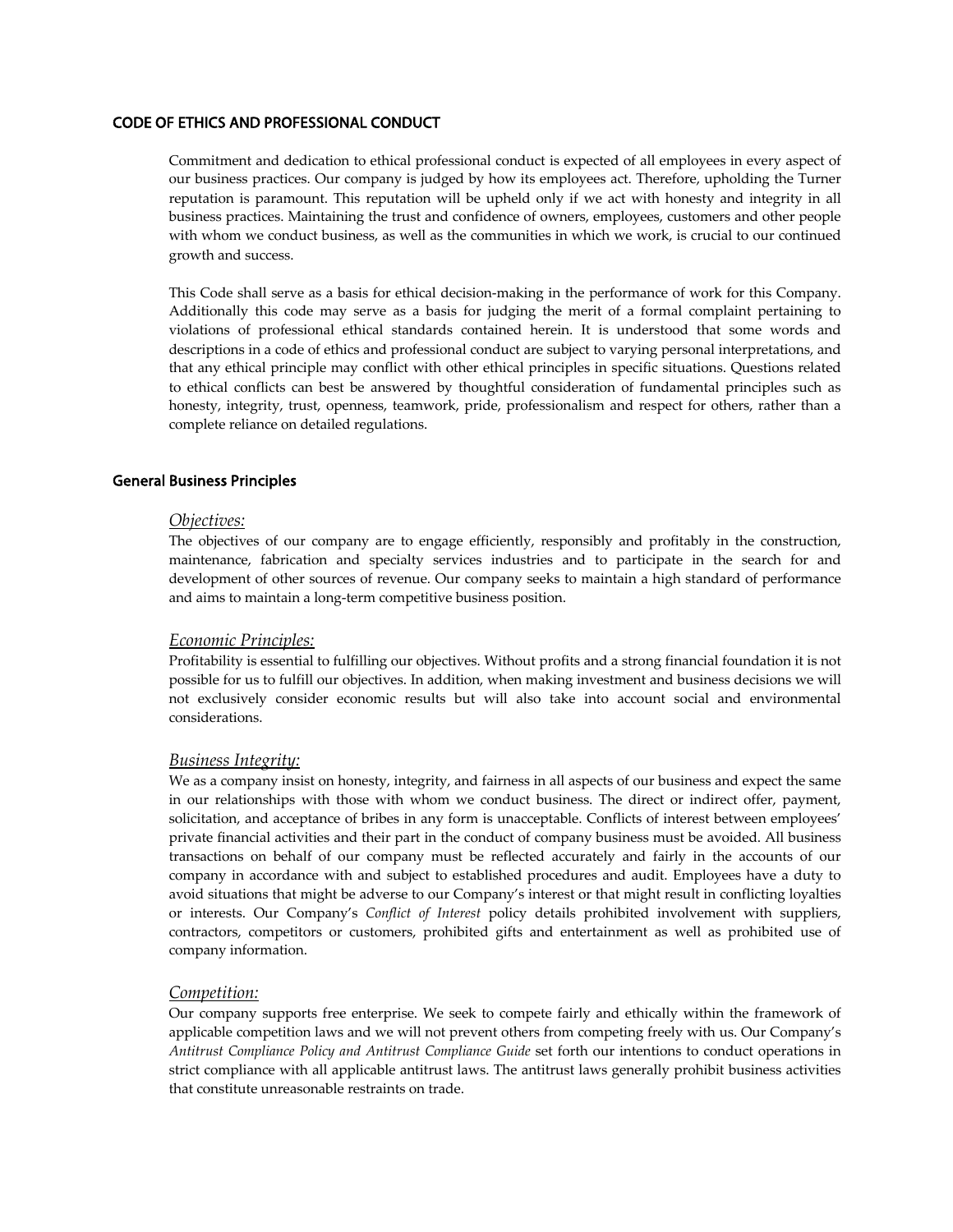# *Political Activities:*

Our company strives to act in a socially responsible manner within the laws of the countries in which we operate. Our company has the right and from time to time may make our position, as a company, known on any matter that affects our company, our employees or our clients. Our company also has the right to make our position known on matters that affect the communities in which we operate. Where individual employees wish to engage in activities in the community, including standing for election to public office, that individual will be given the opportunity to do so whenever there is no conflict of interest or work interference.

## *Health, Safety and the Environment:*

All employees are expected to commit to the pursuit of harming neither people nor the environment by using material, equipment and energy efficiently and by following all established safety policies and procedures. Our Company's systematic approach to health, safety and environmental management is designed in order to achieve continuous performance improvement while ensuring compliance with laws. Subcontractors are required and joint ventures under our Company's operational control are expected, to comply with all required safety policies and procedures.

## *The Community:*

The most important contribution our Company makes to the social and material progress of the communities in which we operate is in performing our business activities as effectively and efficiently as possible. Additionally, our company takes a constructive interest in social matters that may or may not be directly related to our business. Community involvement in educational and/or charity programs may vary and each opportunity will be evaluated individually.

### General Moral Imperatives of Our Company and Our Employees:

- 1. Avoid harm to self and others
- 2. Contribute positively to society and human wellbeing
- 3. Be honest and trustworthy
- 4. Be fair and take action not to discriminate against others in any way
- 5. Honor property rights including such things as copyrights and patents
- 6. Respect the privacy of others

7. Give proper credit for intellectual property - One must not take credit for other's ideas or work

- 8. Honor Confidentiality
- 9. Adhere to all federal and state laws and regulations

#### General Professional Responsibilities:

- 1. Acquire and maintain professional competence
- 2. Know, respect and adhere to existing laws related to our operations
- 3. Learn and grow from work performance evaluations
- 4. Strive to achieve exceptional quality, effectiveness and dignity in business practices
- 5. Honor contracts, agreements, and responsibilities

#### Compliance with this Code:

The future of our Company depends on our operational, administrative and ethical excellence. All employees should adhere to the principles of this code as well as encourage and support adherence to these principles by their co-workers. Our compliance policies and this Code are all aimed at avoiding unethical conduct as well as possible violations of laws. Each employee has an obligation to seek clarification and advice whenever a question concerning compliance with this Code arises. Such advice may be sought from management, from the Ethics & Compliance Committee or from our internal Risk Management, Legal, Audit or Human Resources departments. Our long-term success in this area will depend on each